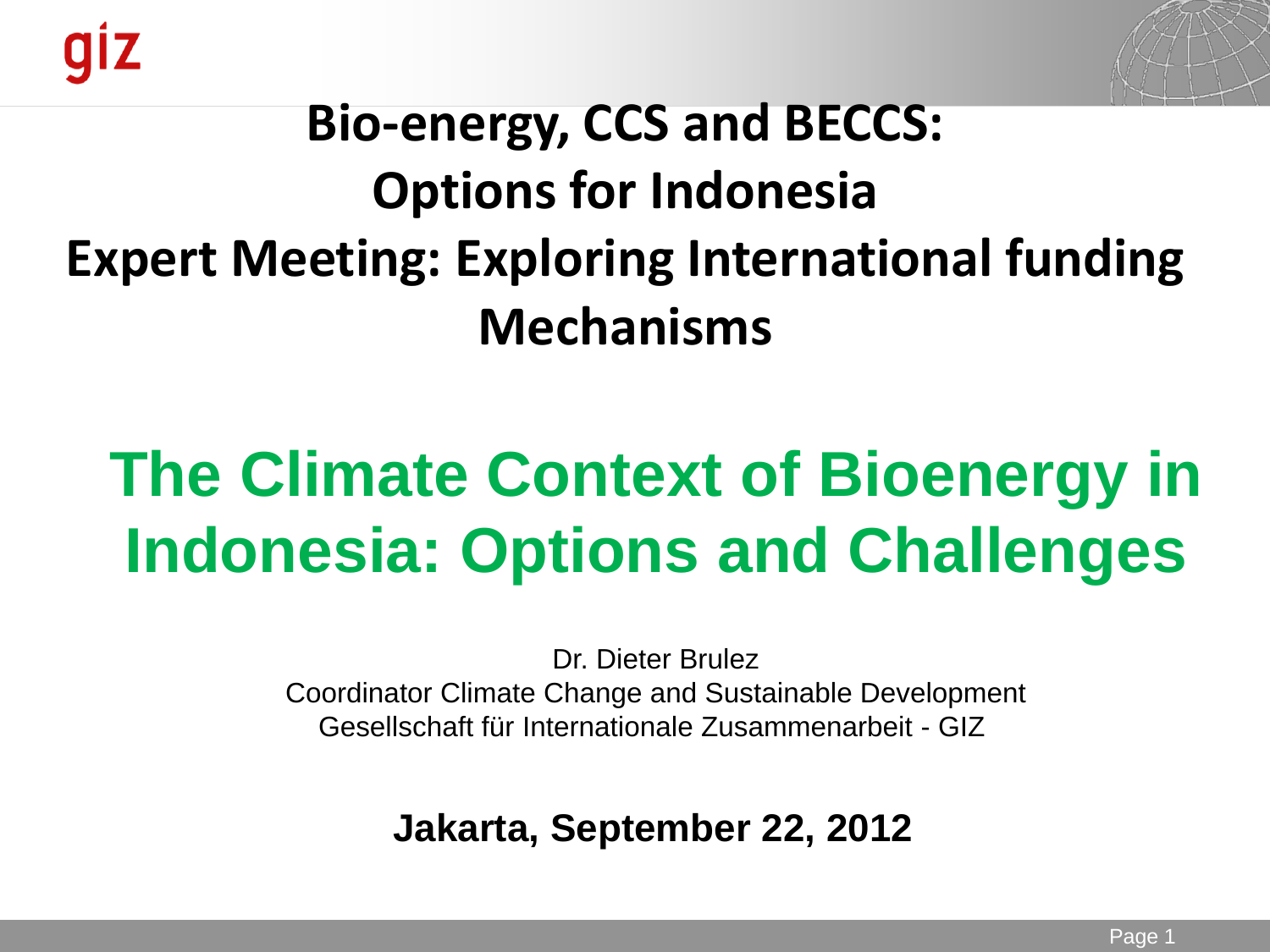### **National Action Plan on GHG emission reduction (RAN-GRK)**

www.sekretariat-rangrk.org

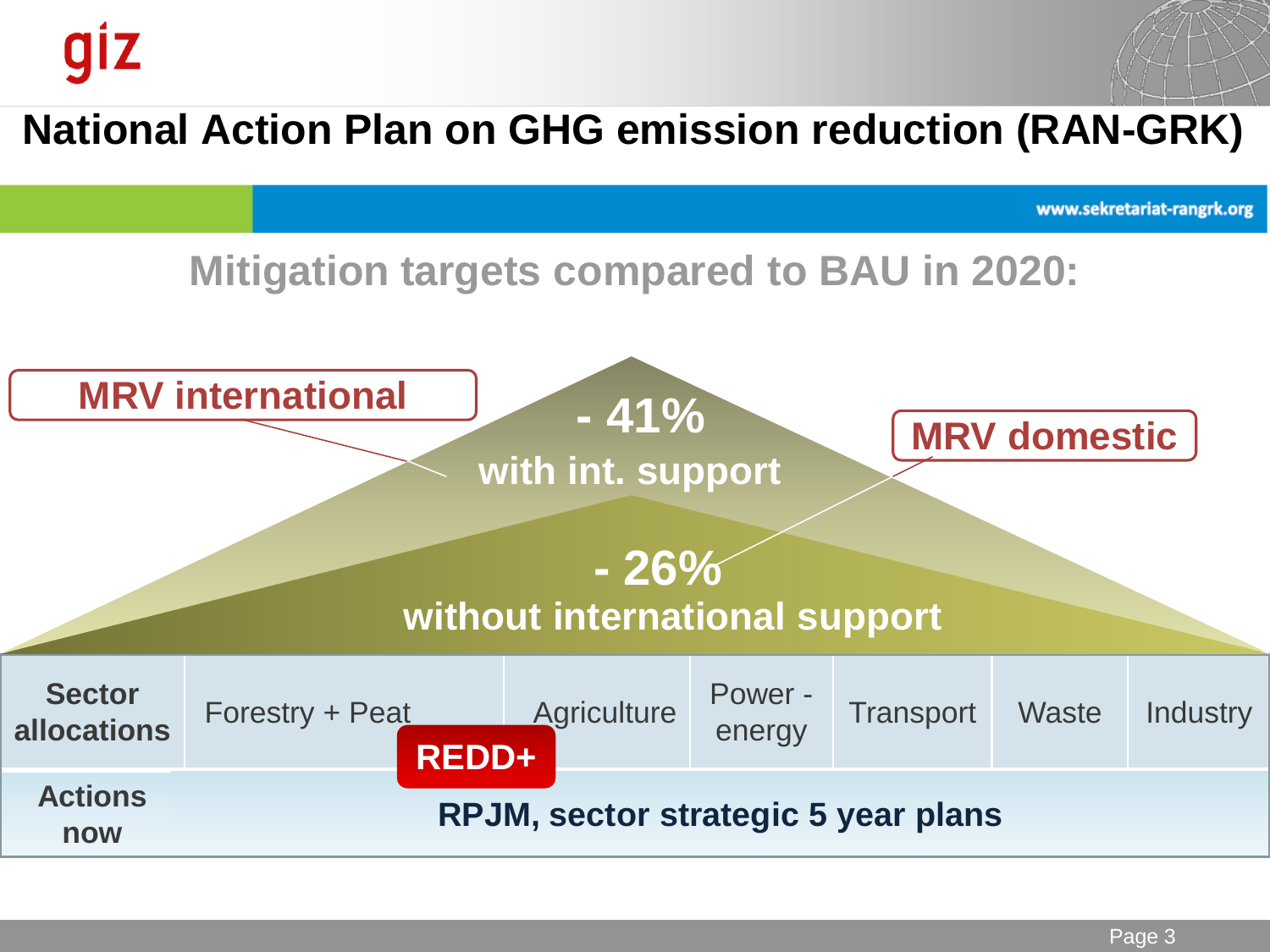### giz **GHGS EMISSION REDUCTION PLAN IN INDONES**

| <b>Sector</b>                              | <b>Emission Reduction</b><br>(Giga ton CO2e) |                    | <b>Total</b> | <b>Action Plan</b>                                                                                                                                                                                                                                             |
|--------------------------------------------|----------------------------------------------|--------------------|--------------|----------------------------------------------------------------------------------------------------------------------------------------------------------------------------------------------------------------------------------------------------------------|
|                                            | 26%                                          | 15%<br>(Total 41%) |              |                                                                                                                                                                                                                                                                |
| <b>Forestry and</b><br><b>Peat Land</b>    | 0.672                                        | 0.367              | 1.039        | Forest and land fire control,<br>$\bullet$<br>Water network management,<br>$\bullet$<br>Forest (HTI, HR) and land rehabilitation,<br>$\bullet$<br>Illegal logging eradication,<br>$\bullet$<br>Avoidance of deforestation,<br>Public empowerment.<br>$\bullet$ |
| Waste                                      | 0.048                                        | 0.030              | 0.078        | Waste and 3R management<br>$\bullet$<br>Integrated waste management in rural<br>$\bullet$<br>areas                                                                                                                                                             |
| <b>Agriculture</b>                         | 0.008                                        | 0.003              | 0.011        | Intros low-emission rice varieties,<br>$\bullet$<br>Efficiency of irrigation water,<br>$\bullet$<br>Organic fertilizer<br>$\bullet$                                                                                                                            |
| <b>Industry</b>                            | 0.001                                        | 0.004              | 0.005        | Energy efficiency,<br>$\bullet$<br>Renewable energy utilization, etc<br>$\bullet$                                                                                                                                                                              |
| <b>Energy and</b><br><b>Transportation</b> | 0.038                                        | 0.018              | 0.056        | Biofuel utilization,<br>$\bullet$<br>High efficiency standard for oil engine,<br>$\bullet$<br>Quality of road and mass transportation,<br>$\bullet$<br>Demand Side Management,<br>$\bullet$<br>Energy efficiency,<br>$\bullet$<br>Renewable energy development |
| <b>Total</b>                               | 0.767                                        | 0.422              | 1.189        |                                                                                                                                                                                                                                                                |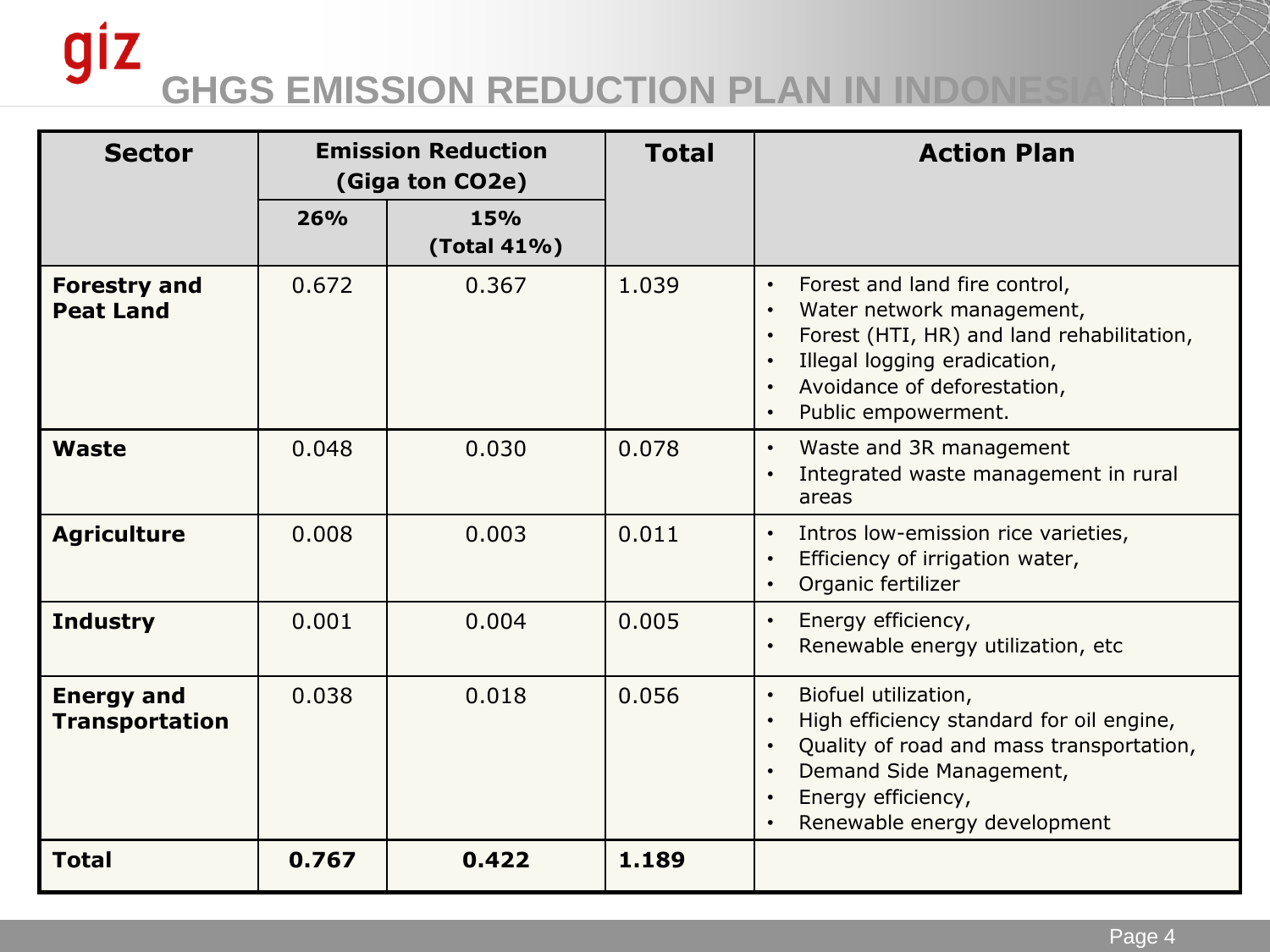#### **giz The RAN-GRK Process Sept 2011 until now**



- **Presidential Decree 61/2011 in September 2011 anounced**
- **Bappenas established RAN-GRK Sekretariat**
- **Capacity Building for all 33 Provinces took place in the first 6 months**
	- **How to establish the dynamic baseline**
	- **How to outline the plans, how to use the various models:** 
		- **Energy sector: LEAP model**
		- **land-based sector: LUWES model**
		- **Waste: Simple-model**
- **Provinces coordinate and set up their plans with consultation of their respective districts (bottom up approach)**

#### **Where are we now one year later?**

- **only 9 provinces have finished their plans What is still needed?**
- **Review of the plans (correctness, gaps, next steps of priority setting comparison, follow up actions)**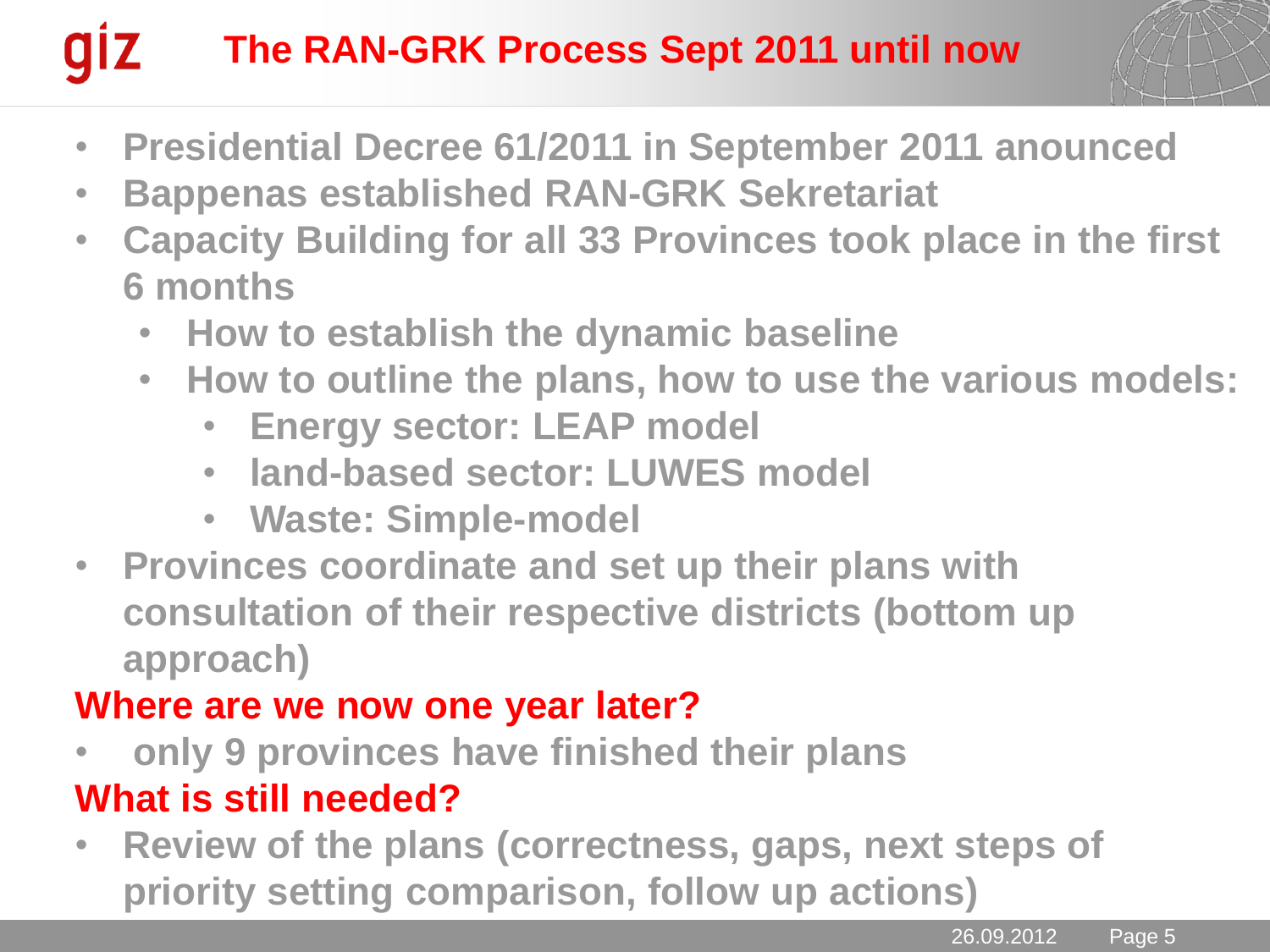

### **Challenges already foreseen:**

- **Very few energy related projects in the plan**
- **Energy efficiency options in industry do not tap potentials**
- **Feasibility of many proposal are doubtful, Relation to GHG Reduction targets speculative**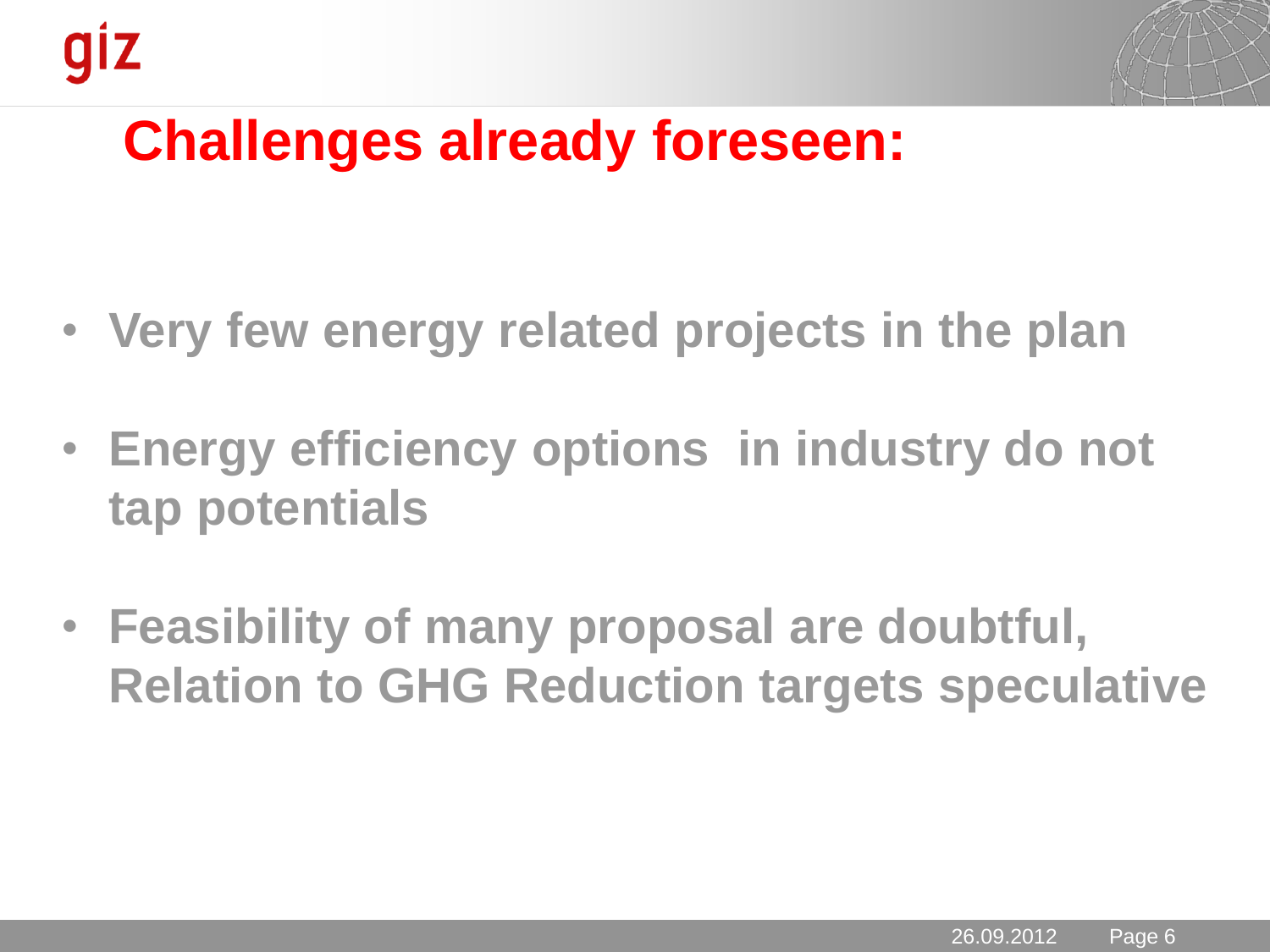

#### **GIZ own estimates for biomass related energy projects**

| <b>Sector</b>                | <b>Production</b>                                               | <b>Resources</b>                          | <b>Power capacity</b><br>potential <sup>a</sup> |
|------------------------------|-----------------------------------------------------------------|-------------------------------------------|-------------------------------------------------|
| Palm oil mills               | 20 million ton<br><b>CPO</b>                                    | Shell, EFB,<br>biogas from<br><b>POME</b> | > 4500 MW                                       |
| Sugar mills                  | 35 million ton<br>crushed cane                                  | <b>Bagasse</b>                            | $> 800$ MW                                      |
| <b>Rice mills</b>            | 68 million ton<br>paddy                                         | <b>Rice husk</b>                          | $>1500$ MW                                      |
| <b>Tapioca</b><br>processing | 220 plants ?<br>(capacity: $400 -$<br>800 ton ?<br>cassava/day) | Biogas from<br>waste water                | $\approx$ 500 MW                                |

**<sup>a</sup> = own early estimation**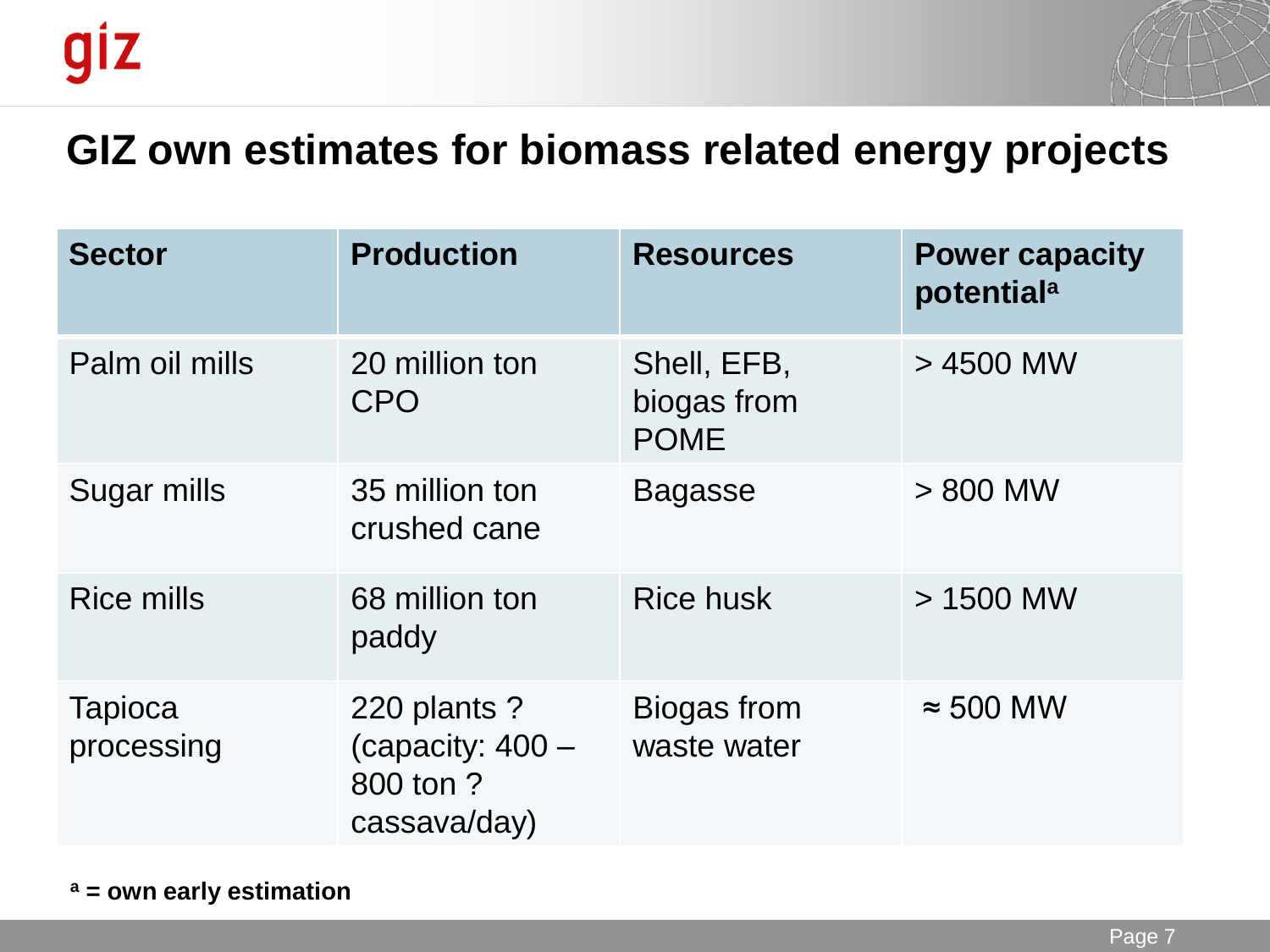

#### **Waste to Energy: Example Palm Oil**

#### Electricity Generation Potential = 10 MWel

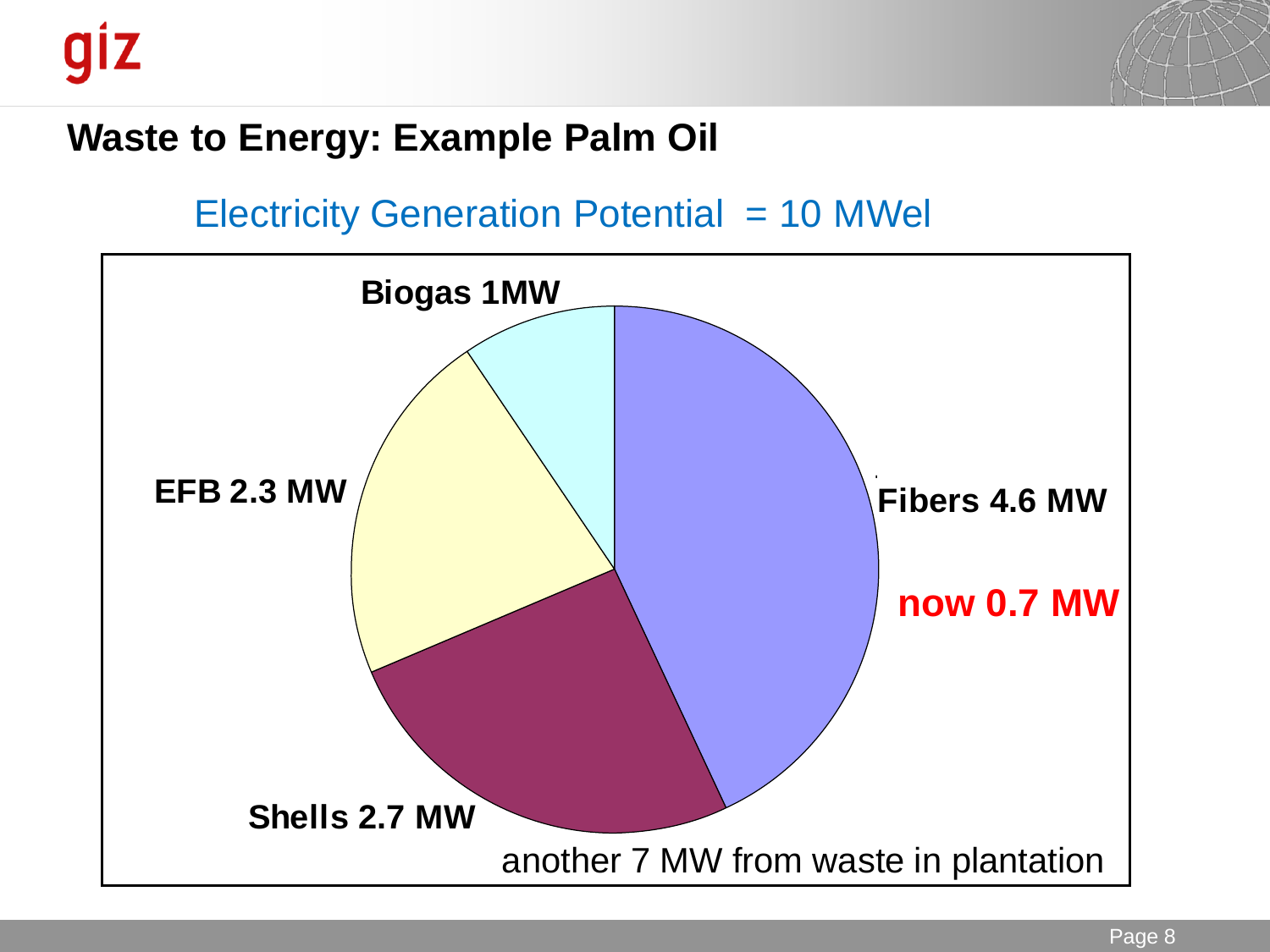

### **Technology Options**



#### **Biomass to Energy**



- **covered lagoon with agitator**
- **tank reactor with new catalyst**
- **organic rankine cycle**
- **HP steam turbine for bagasse utilization**
- **dry fermentation**
- **EFB gasification**
- **cogeneration on and off grid**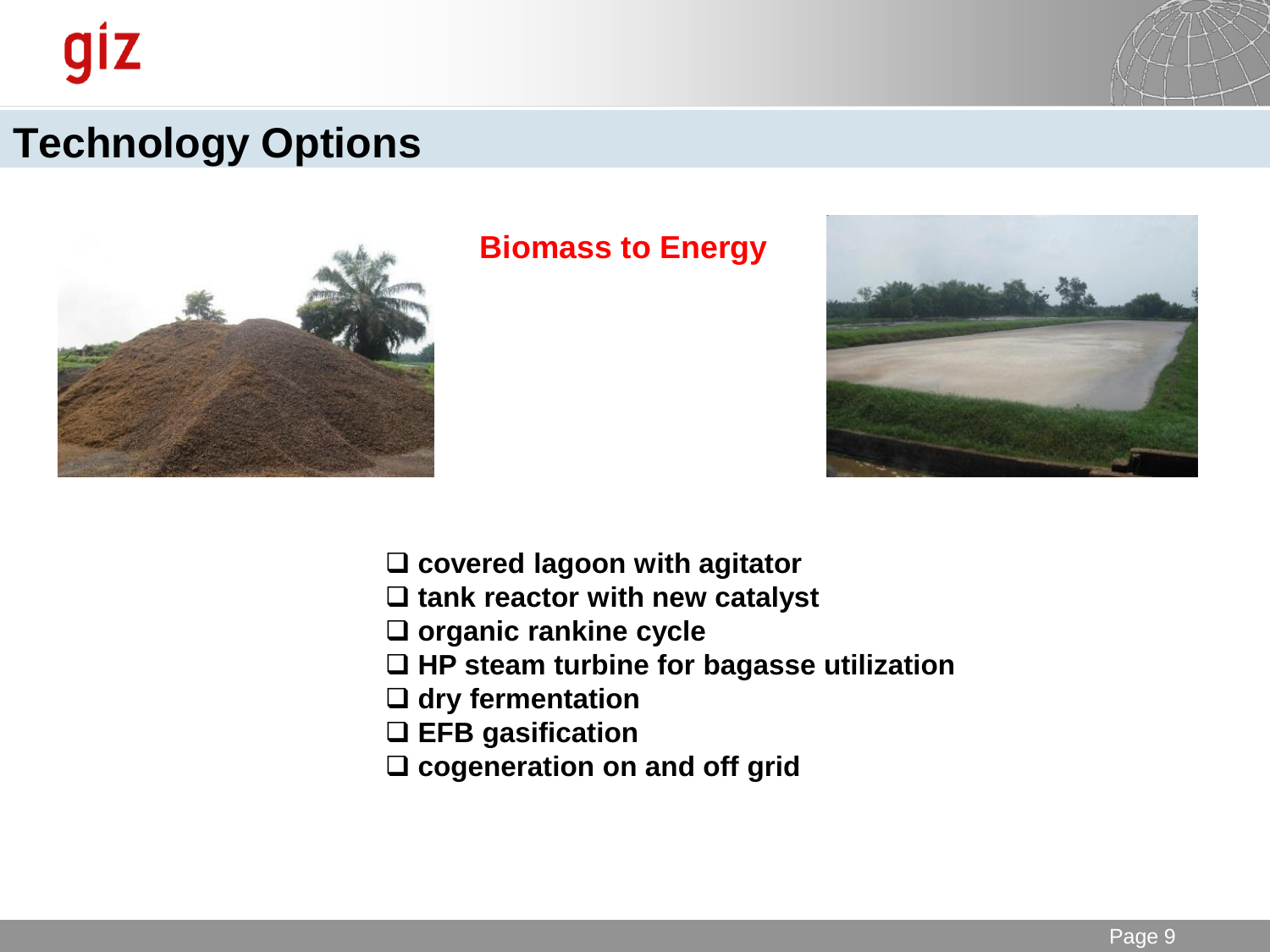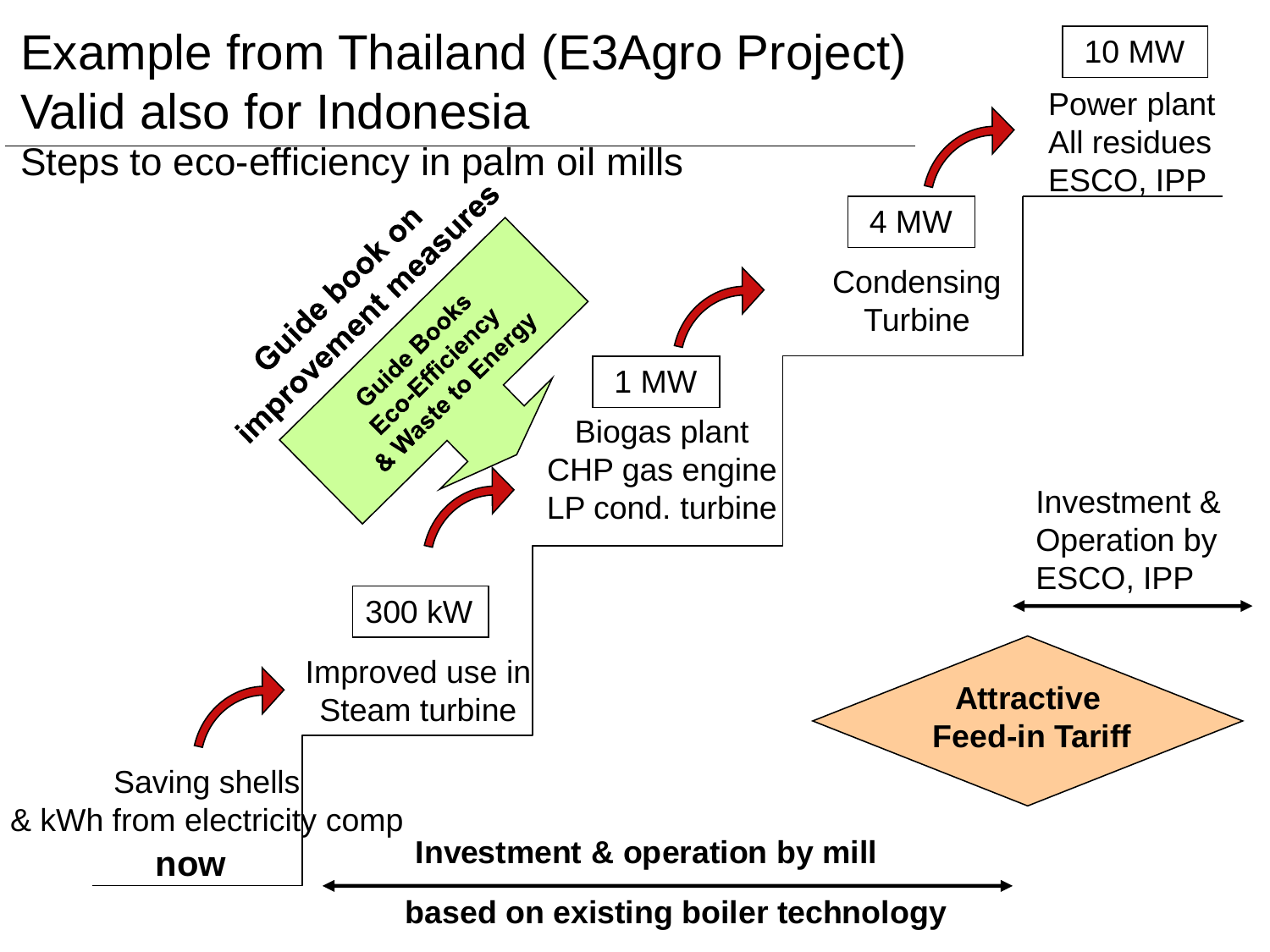

# Potential benefits

- Streamlined procedures lead to reduced cost and accelerated dissemination of RE
- **Reduced fossil fuels, increased energy security**
- Cost reduction for national utility PLN
- **Reduction of green house gas emissions**
- Better energy supply for rural areas
- **Higher productivity for agro-industry**
- **Development of Indonesia's RE sector**
- **Job creation in the RE sector**
- **Innovation and market development**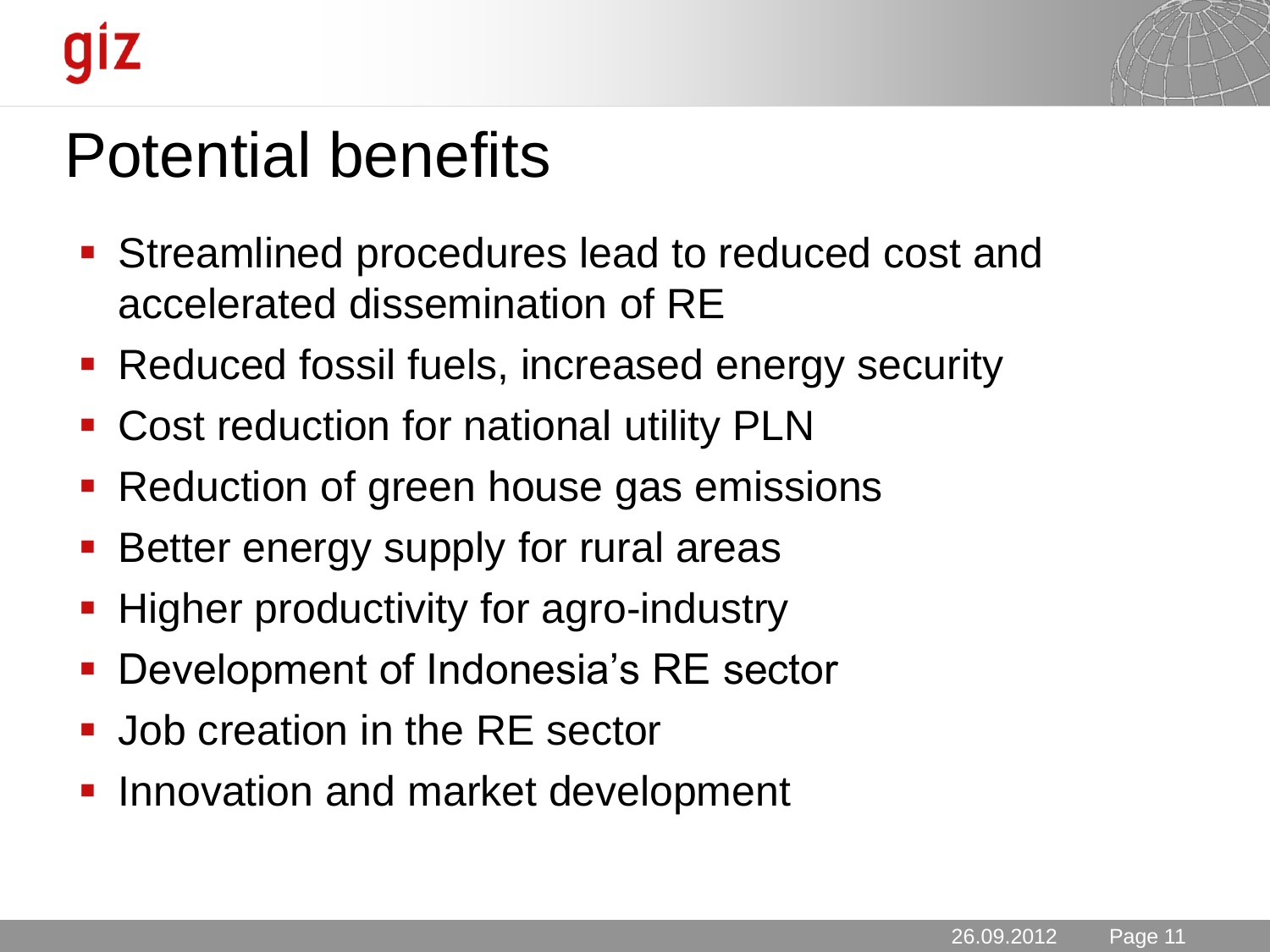# **Why are the potentials not tapped?**

- No options and link made to reduce green house gas emissions
- No regulation and support procedures / incentives for Agro-Industries are available to become more efficient and to use their own waste

### **The ongoing consequences:**

- **high energy production cost for industries and PLN, low** productivity of industries, low competiveness
- **Energy supply for rural areas is heavily based still on fossil** fuels and energy security is low
- **Indonesia's RE sector nearly non-existent**
- Clever people start to export the waste to other countries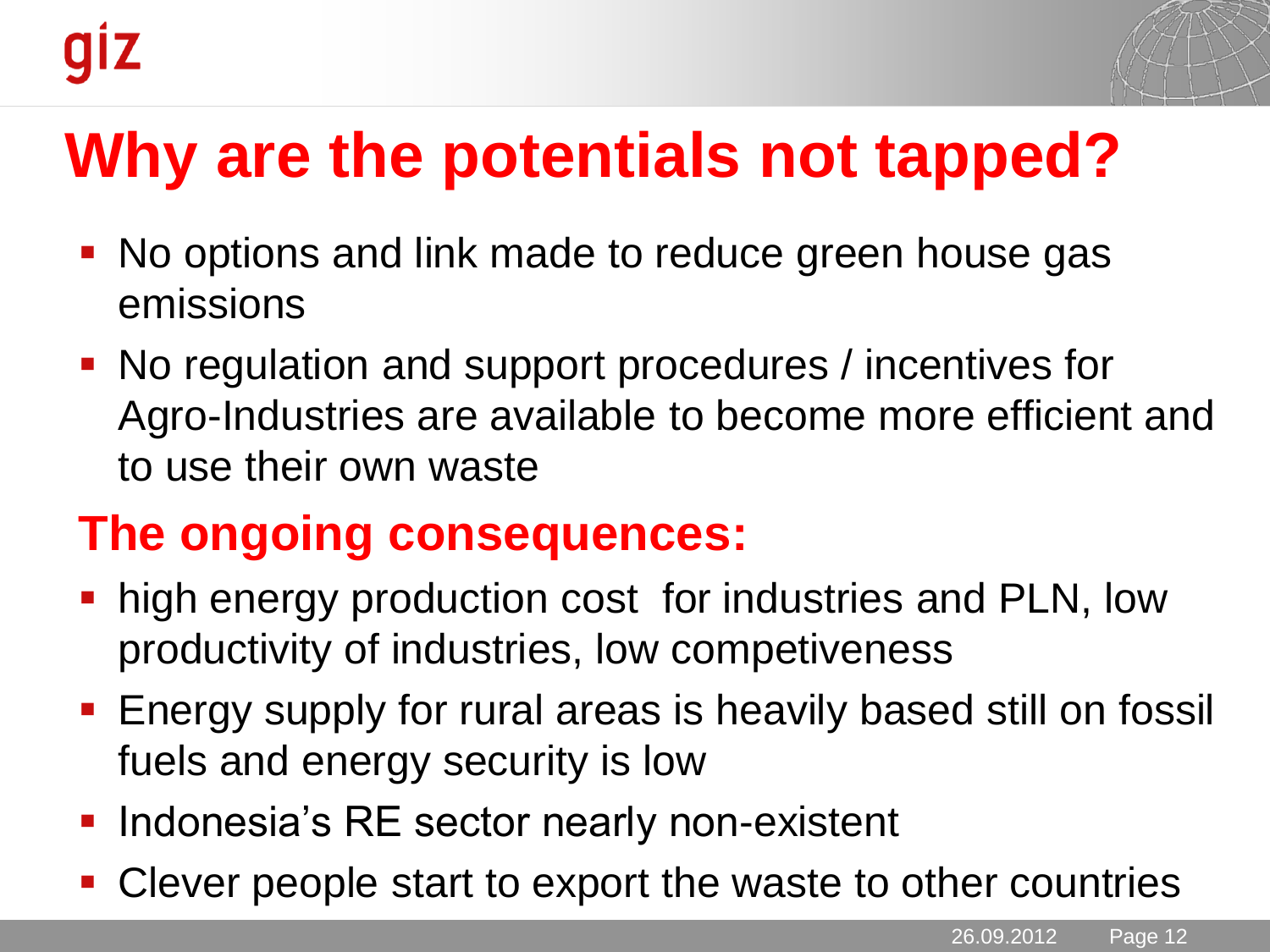#### **The Feed-in Tariff relates to PLN Generation Cost per Region**

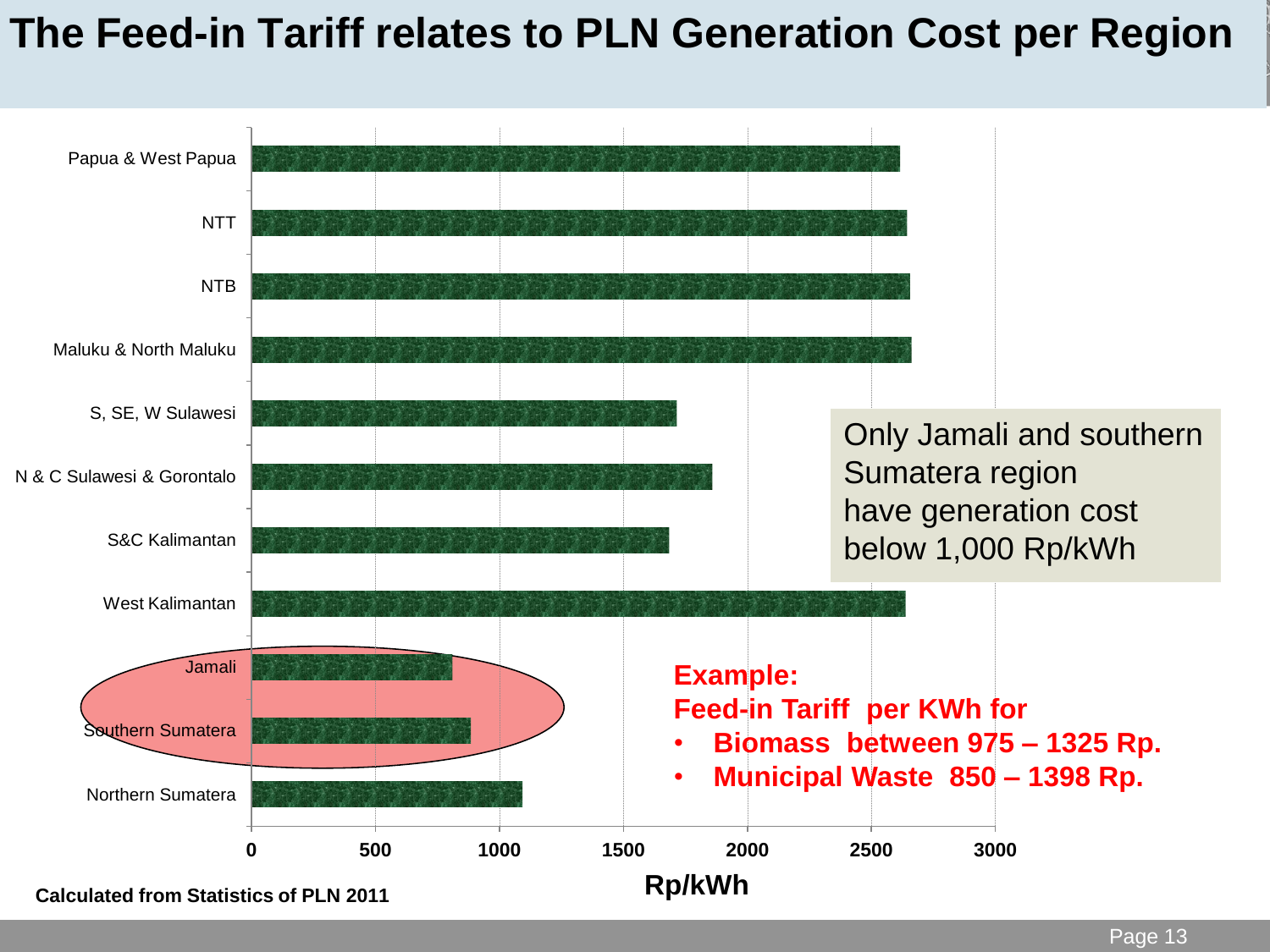

## **Next steps in 2012 / 2013**

- **Min of Finance: Elaborate Financial Scemes for the RAN-GRK Implementation**
- **Bappenas: Make the ICCTF fit for the matching funds**
- **Provinces and Districts: Intergrate approved plans into the budget plans**
- **Line ministries: provide additional incentives to speed up implementation**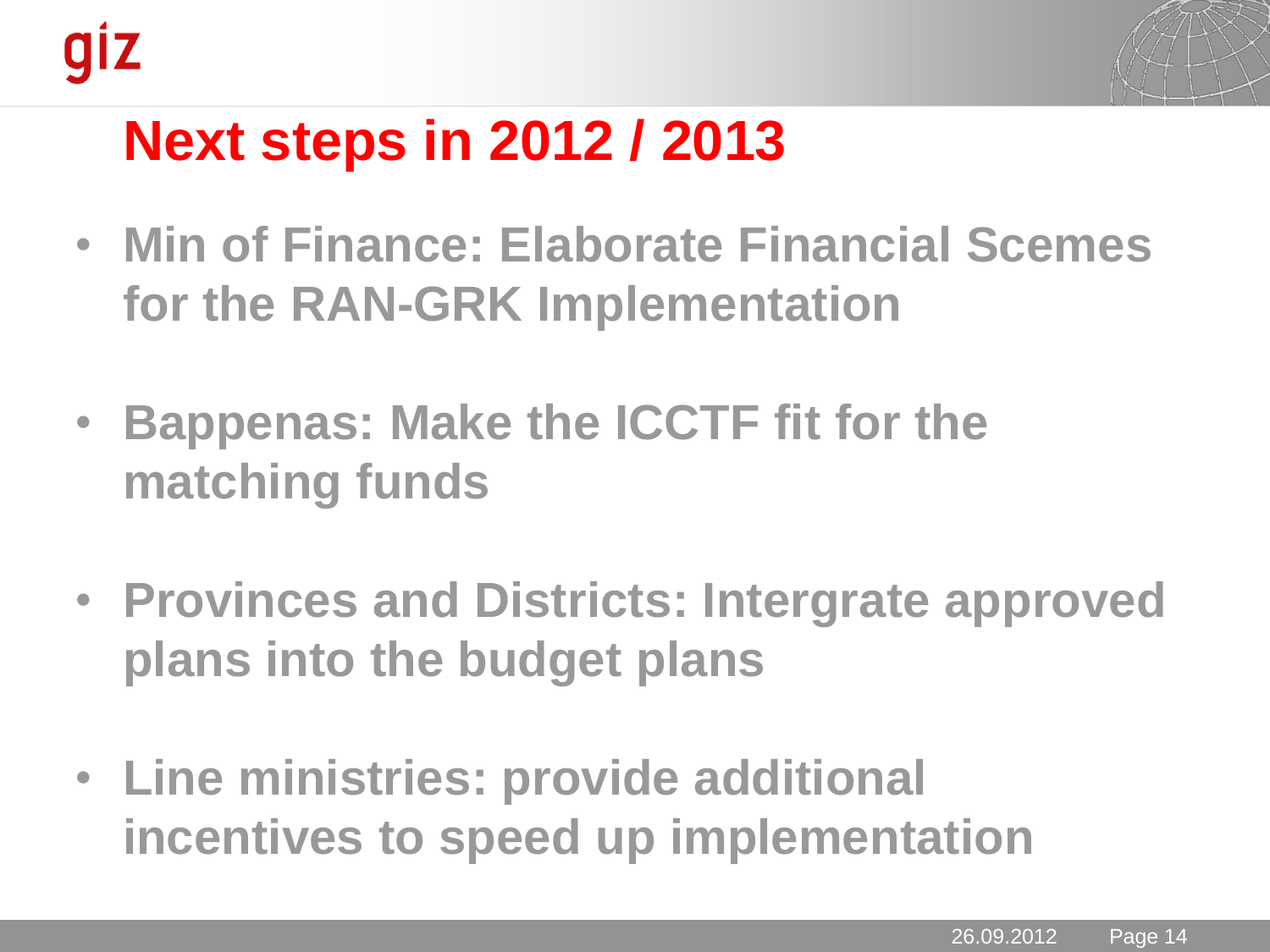### **giz But is that enough? What could be additionally done?**

- **Min of Finance: Outline an incentive sceme based on the GHG Reduction and carbon foot print reduction**
- **Ministry of Industry/ Min of Energy: Use Voluntary partnership agreements between Government and Industries to finance good examples**
- **Donors: Finance pilot project for BECCS**